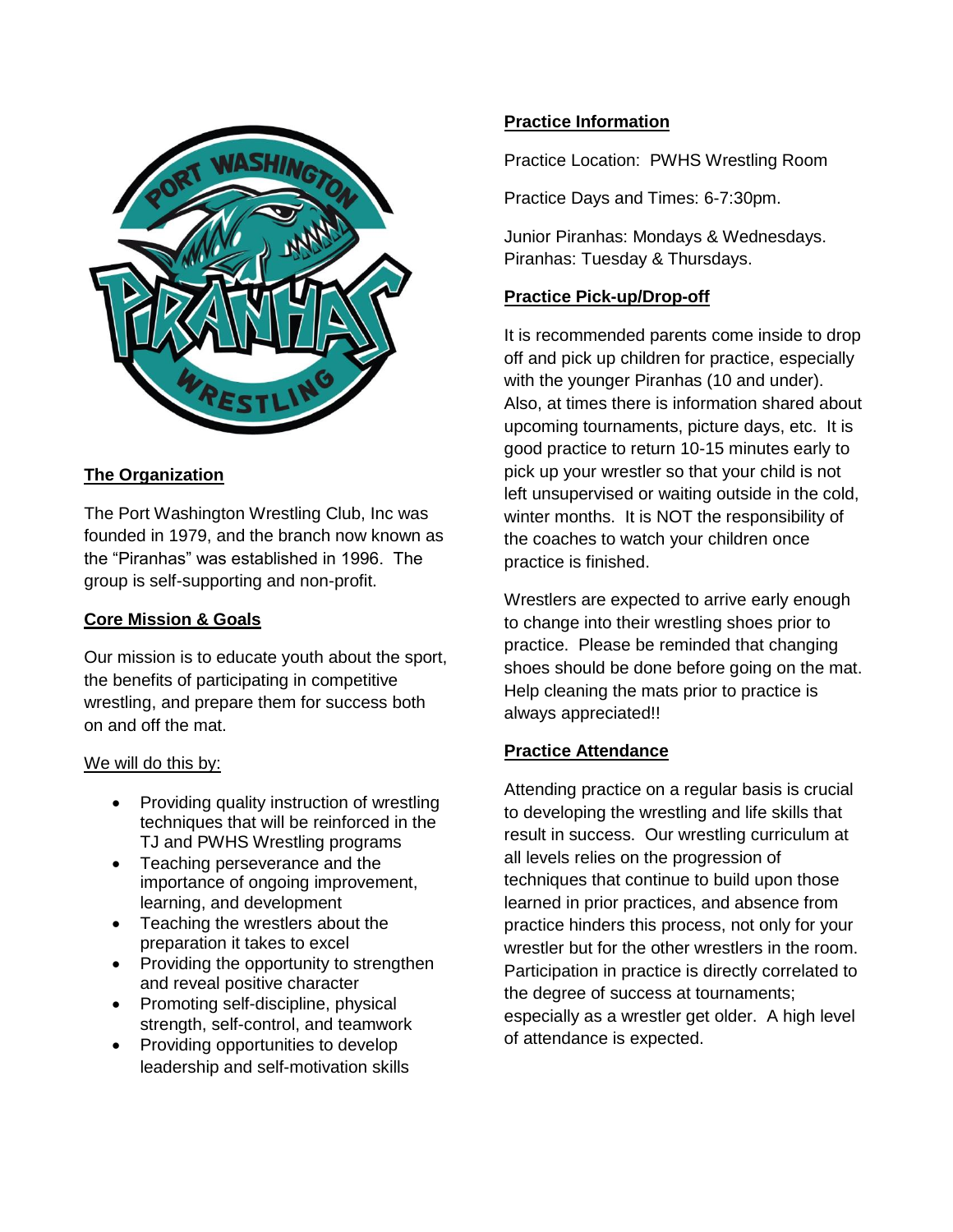### **Behavioral Expectations**

Our wrestlers are expected to give their full attention to the coaches during practice and refrain from activities that may be disruptive to the coaches and the other wrestlers in the room. Disruptive behavior includes but is not limited to:

- Talking or not paying attention during instruction
- Climbing on the wall mats, takedowndummy, and other equipment in the room
- Returning late from water breaks
- Rambunctious drilling or wrestling

### **Wrestling room rules**

1. Wrestlers must wait to enter the wrestling room until the prior practice is done.

2. Wrestlers should remove their boots, or outside shoes prior to walking on the mats.

3. Wrestlers should not leave the wrestling mat unless directed by the coach.

4. Wrestlers will not engage in horseplay (climbing on rolled mats, abusing exercise equipment, etc.)

5. Wrestlers will not talk when the coach is talking. This rule includes parents/adults in the wrestling room!!

#### **Disciplinary action**

If a wrestler cannot follow these rules and creates a disruption for the rest of the team, the coaches will work with your child to help him/her to understand the expectations. If the behaviors continue the following courses of action will be taken:

- 1st Occurrence Coach will have a discussion with the parent(s) about the disruptive behavior(s)
- 2nd Occurrence Coach will ask that the parent(s) be present during practice

so that if a disruption occurs, they can intervene without causing the entire practice to be interrupted.

• 3rd Occurrence – Coach will ask that the wrestler be removed from practice

### **Piranhas Health Guidelines (for Ringworm)**

Ringworm is a highly contagious fungal infection of the skin. It is more common in males. Ringworm can affect many parts of the body (head, arms, chest, neck, etc.). The fungi, or parasites, feed on the body's perspiration. Ringworm doesn't always appear in the shape of a ring; it can appear as a rash or a swollen blister with reddening.

Ringworm MUST be treated, or it will keep spreading. Listed below are the guidelines the Piranhas coaches will follow in ANY case of ringworm outbreak with wrestlers:

1. It is EXTREMELY important that ALL wrestlers shower with an antibacterial soap as soon as possible after each practice or tournament.

2. Any clothing worn before showering should be washed immediately to prevent the spread of ringworm.

3. If your child does break out with ringworm, please inform the coaches immediately. This is important so we can also keep the other team members and the high school coaches and teams informed to take preventative measures.

4. If your child contacts ringworm, it is REQUIRED that you take your child to the doctor and obtain a release indicating where the ringworm is located, how it is being treated, and when they can wrestle safely again. (Normally 24 hours after treatment starts, the wrestler can begin practicing again). The wrestler WILL NOT be allowed to attend or participate in practices or tournaments without the medical release from the doctor.